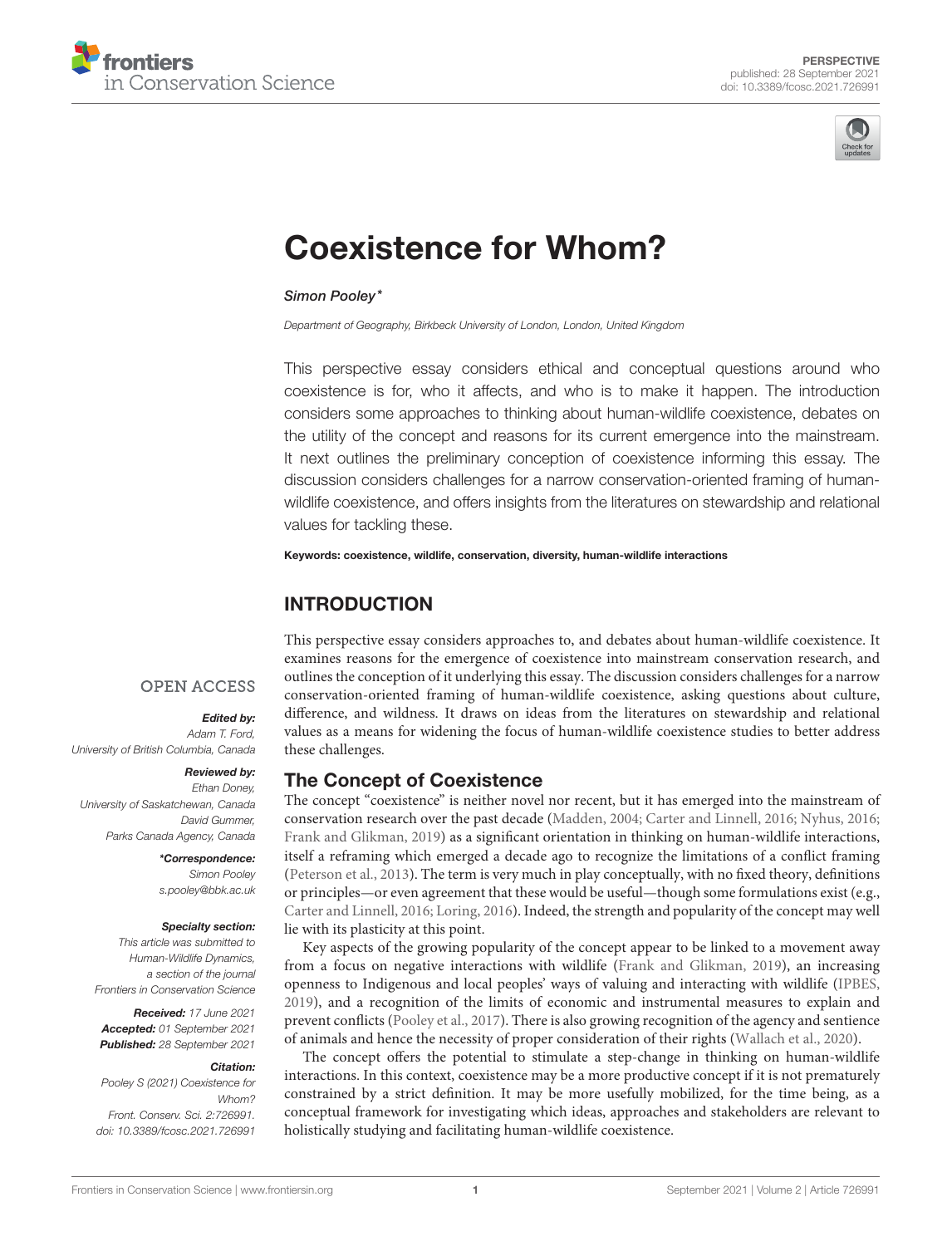This could follow [Ostrom and Cox's \(2010\)](#page-5-7) conception of frameworks being used to provide theories with the general classes of variables necessary to explain phenomena. The aim would be to scope the terrain then work toward mid-level theories, avoiding either excessive generalization or limitations arising from studies of individual case studies regarded as unique. A unified survey of case studies could yield a coexistence framework, with primary entities (e.g., actors, governance systems) and associated attributes, these used to analyze different human-wildlife interaction challenges and scenarios in order to discover the most effective social-institutional responses to them. It seems likely that, as Ostrom (e.g., [Ostrom and Cox,](#page-5-7) [2010\)](#page-5-7) found, there are no specific rules that persist across all systems (see [Zimmermann et al., 2021](#page-6-1) on this for humanwildlife conflict). Instead, a set of design principles may be more productive, providing they work across multiple levels: of governance, policy, management, and research.

A few challenges appear noteworthy. Ostrom's socialecological systems framework (SESF) perspective on natural systems is anthropocentric and focused on natural resources. Factoring in wild animals requires consideration of their agency and dynamism. Further, attempts to delimit a stable list of key SESF variables have not succeeded. There is neither a cohesive approach for adapting the framework for diverse contexts, nor general guidelines for applying it [\(Partelow, 2018\)](#page-5-8). These problems are likely to confront any attempt to devise a framework for coexistence.

Alternatively, coexistence could be conceived of as a boundary object [\(Star, 2010\)](#page-5-9) for facilitating synergy between different disciplines, sectors and worldviews on how best to facilitate sharing of landscapes between humans and wildlife. This will be explored a little further below. But before doing so it seems worthwhile to ask: is coexistence even a new idea, and why is it attaining prominence now?

## Old Wine in New Bottles?

Some might argue that "coexistence" refers to ideas that have been around for decades in conservation circles, most notably "tolerance," "acceptance," and "cohabitation." Certainly, there are commonalities between some reasons for the emergence of "human-wildlife conflict" studies in the late 1990s [\(Mesmer,](#page-5-10) [2000\)](#page-5-10), and now "human-wildlife coexistence" studies. Both are responses to concerns over increasing encounters between humans and wildlife, and conflicts over these, and both factor in human behavior. What is perhaps forgotten is that increasing encounters were recognized to emerge from successful conservation measures (notably from the 1970s) achieving increasing abundance of protected wildlife. This brought a recognition of the importance of human dimensions and of the responsibilities of conservationists for responding to negative impacts of potentially dangerous and destructive wildlife [\(Mesmer, 2000;](#page-5-10) [Woodroffe et al., 2005;](#page-6-2) [Manfredo, 2008\)](#page-5-11).

An analogy for denying "coexistence" is novel is saying that: "global environmental change" has been a major topic for environmentalists since the 1980s, therefore the Anthropocene is not a novel concept. But the Anthropocene refers to a qualitative shift (acceleration) in global environmental change, and by the early 2010s it had become a kind of cultural meme—in a metaphorical, not a biological sense [\(Voosen, 2012\)](#page-5-12).

Likewise, "coexistence" is emerging in conservation and public discourses (at least, in the USA, Canada, some European countries and global south countries like Brazil and India) to capture a sense of heightened jeopardy in an epoch of accelerating extinctions resulting from intensifying human interventions in the natural environment. The concept is linked to a commitment to transforming how we deal with human-wildlife interactions in an epoch in which we will be increasingly forced to share space and resources, and acknowledges our shared biological inheritance and vulnerabilities to species-hopping diseases [\(Frank and Glikman, 2019;](#page-5-2) [König et al., 2020\)](#page-5-13).

In parallel with recent developments in human-wildlife conflict studies [\(Pooley et al., 2017\)](#page-5-6), there is an increasing reaction against anthropocentrism, albeit from different directions, e.g., strong ecocentrism based on ideas about universal principles and the rights of animals [\(Vucetich et al.,](#page-6-3) [2018\)](#page-6-3), and recognition of different cultural frameworks for valuing and interacting with the natural world [\(Chua et al., 2020;](#page-4-1) [Nijhawan and Mihu, 2020;](#page-5-14) [Nair et al., 2021;](#page-5-15) [Oommen, 2021\)](#page-5-16). There is some tension at the heart of human-wildlife interactions studies, then, over how to reconcile an increasing commitment to recognizing and protecting the rights of the natural world, with a commitment to equity and recognition of local and Indigenous human ways of being in the natural world. The idea of coexistence with wildlife offers an opportunity to tackle this apparent contradiction.

## Elements of Coexistence

Coexistence at the most basic level requires the persistence of humans and wildlife in shared spaces, with tolerable costs to both [\(Carter and Linnell, 2016\)](#page-4-0)—recognizing that tolerance is subjective, difficult to assess in its indirect impacts, and perceptions of it vary [\(Slagle and Bruskotter, 2019\)](#page-5-17). Coexistence, then, is about land sharing, not land sparing. It is, in the context of this discussion, what an emerging group of conservationoriented people want. That is, conservationists should be selfreflexive about framings of coexistence; it is a normative concept.

Conservationists generally conceive of coexistence as more than tolerance; it is regarded as something more like stewardship, implying notions of care. As such, we need to remain alert to who decides on what or whom requires care, in what ways, and by whom will care be exercised—and what this implies for the objects of care, and for others impacted by such measures [\(Chua et al., 2020;](#page-4-1) [Rubis and Theriault, 2020\)](#page-5-18). Conservation as a sector has a long history (and continuing legacy) of colonial interference with local livelihoods and relations with wildlife, and displacement of locals in the name of caring for wildlife [\(Brockington et al., 2008;](#page-4-2) [Dowie, 2009;](#page-4-3) Domínguez and Luoma, [2020\)](#page-4-4). And while the emerging focus on compassionate conservation [\(Wallach et al., 2020\)](#page-6-0) has much to recommend it, we should not allow it to foreclose on other kinds of relations and interactions that local peoples have with potentially dangerous and destructive wildlife [\(Smith, 2020\)](#page-5-19). These may be as legitimate, in context, as the conservationists' desired relations of care and compassion.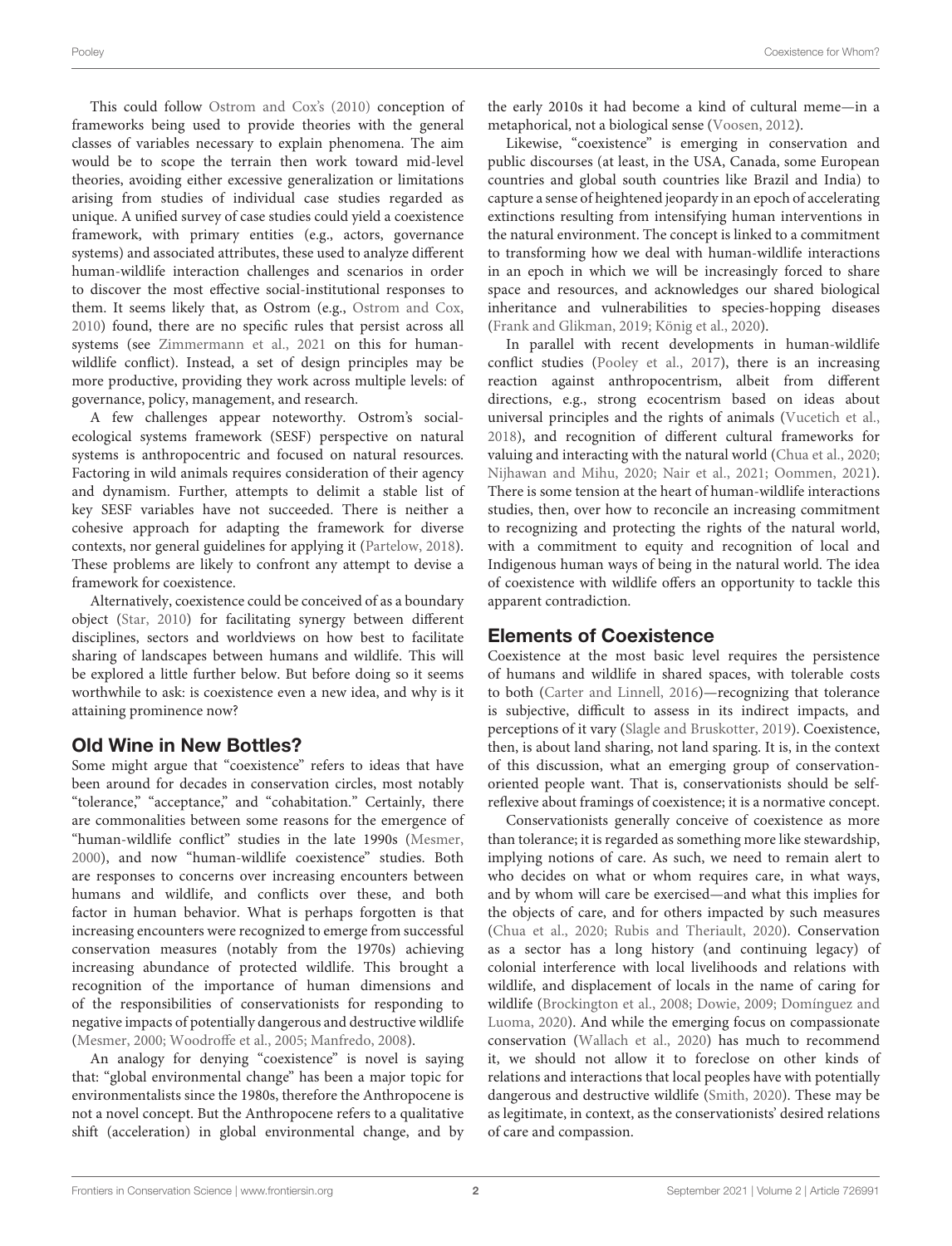Coexistence does not imply an absence of conflict, but rather a sustainable though dynamic state of coexistence where inevitable negative interactions are effectively governed in socially legitimate ways [\(Carter and Linnell, 2016\)](#page-4-0). That is, agreed upon laws will play a part in regulating interactions. However, ideally coexistence ought to be (wherever possible) mutually agreed upon and facilitated, rather than enforced (Pooley and Redpath, [2018\)](#page-5-20). Humans as well as wild animals should have agency and reasonable freedom to choose how to behave in shared landscapes [\(Marris, 2021\)](#page-5-21).

Coexistence work goes beyond transforming conflicts related to species of wildlife regarded as priority species by conservationists. It considers more holistically challenges (and opportunities) of living with wildlife of all kinds, in all kinds of places. The work is conceptual and descriptive but also actionoriented: how do we collaboratively and adaptively intervene to enable positive interactions at a landscape scale, not just focus on preventing negative reactions in specific locales and scenarios [\(Marchini et al., 2019\)](#page-5-22).

Costs and benefits of sharing landscapes with wildlife matter [\(Barua et al., 2013;](#page-4-5) [Linnell et al., 2020\)](#page-5-23). However, the focus in coexistence studies has thus far been on conceptually reframing human-wildlife interactions to include positive or neutral interactions. There are few case studies of positive humanwildlife interactions. Ideally, future studies will include a focus (not exclusively) on particular positive interactions and relations. This will extend beyond direct impacts of wildlife on humans and vice versa, and negative interactions, and look harder at nonrational factors influencing decision-making, including cultures and histories of human-wildlife interactions (see [Pooley, 2016;](#page-5-24) [Nijhawan and Mihu, 2020;](#page-5-14) [Pooley et al., 2020;](#page-5-25) [Agnihotri et al.,](#page-4-6) [2021;](#page-4-6) [Nair et al., 2021;](#page-5-15) [Oommen, 2021\)](#page-5-16).

Coexistence can be facilitated through action, or by restraint from action (what [Bhatia, 2021](#page-4-7) terms negative coexistence), the latter being more usual in coexistence scenarios, making it harder to observe, and study. Doing so requires interdisciplinary methodologies, alertness to colonial legacies in conservation thinking, and a transdisciplinary approach open to other knowledge systems and ways of valuing wildlife and the natural world [\(Datta, 2016;](#page-4-8) [Bennett et al., 2017;](#page-4-9) [Pooley et al., 2020\)](#page-5-25).

Finally, coexistence is out there in the world already, in all its diversity, to be learned from. It exists independently of recognition and attention in the academic literature. It is perhaps best not constrained by strict definitions, or standards, or regulations dependent on these. Frameworks, principles and guidelines may have to suffice for the concept to evolve.

#### **DISCUSSION**

# Beyond a Conservation Framing of **Coexistence**

The English word "coexistence" is of course an arbitrary sign attached to a variety of conceptions of human-wildlife interactions, and actual scenarios of interaction. Other languages may have a different word, or a phrase, for an analogous concept, and these vary in connotation. Zulu colleagues translate "coexistence" variously as "ukuphilisana nezilwane" (Sifundo Sibiya, pers. comm. 2021) and "ukuhlalisana kwabantu nezilwane" (Abednigo Nzuza, pers. comm. 2021) both meaning something more like cohabitation than coexistence as outlined above (though "phila" means "live" but also "health"; so possibly "healthy living with"). Some languages may have no word for "coexistence": cultures that don't separate human and morethan-human worlds [\(Dwyer, 1994\)](#page-4-10) may be baffled by the idea believing that cohabiting landscapes and sharing moral universes with wildlife is intrinsic to life on Earth.

That being noted, the focus here is on some relatively neglected but important dimensions to the idea of coexistence. These mainly concern equity and the limits of a conservation framing. Many traditional societies have developed ways of living in their environments and interacting with wild animals in ways which have impacts which align with conservationists' aims (e.g., [Jones et al., 2008\)](#page-5-26). They might be said to "coexist" successfully with wildlife. Does this mean that western conservationists are talking about the same thing as such societies when they talk about "human-wildlife coexistence" in the service of conservation? Do they share ethical conceptions of living with wildlife? Ethnographic research suggests; very often not [\(Dwyer,](#page-4-10) [1994;](#page-4-10) [Nadasdy, 2005;](#page-5-27) [Lopes and Atallah, 2020;](#page-5-28) Nijhawan and Mihu, [2020\)](#page-5-14).

Some societies do not distinguish between cultural and natural worlds, and so lack a conservation ethic—but not environmentally-friendly approaches and attitudes to land use and interactions with wildlife. It is not that nature is socially constructed for them; rather, the entire landscape is one of human agency and interaction, and within the realm of ethical consideration and reciprocity [\(Dwyer, 1994;](#page-4-10) [Appiah-Opoku,](#page-4-11) [2007;](#page-4-11) [Ingold, 2012;](#page-5-29) [Datta, 2016;](#page-4-8) [Oommen, 2021\)](#page-5-16). Does this matter? One reason it does is because the "human" in the "human-wildlife" equation conceals a host of differences in power, influence, economic, and cultural status.

How is coexistence to be fostered where it does not exist? Even where land sharing is the favored option, the usual approach in conservation has been for biologists to study the requirements of priority species to survive, make recommendations on how human behavior should be modified to accommodate these needs (with co-benefits where possible), and social scientists, policymakers, and local managers are then tasked with making this happen. Yet, as [Chua et al. \(2020\)](#page-4-1) show, aside from the methodological disadvantages of this disarticulated approach, at its heart are particular conservation priorities (e.g., elephant or orangutan) which may not be priorities (or be actually problematic) for locals [\(Rai et al., 2019;](#page-5-30) [Nijhawan and Mihu,](#page-5-14) [2020;](#page-5-14) [Rubis and Theriault, 2020\)](#page-5-18). Considering the well-being and priorities of locals, and collaborating with them in environmental planning and management in ways that benefit them and wildlife, are not simply the right thing to do; rather, doing so seems in many cases to be essential for ensuring conservation is supported and endures on the ground [\(Chua et al., 2020;](#page-4-1) [Reed et al., 2020\)](#page-5-31).

Learning from, and being open to, difference when it comes to human world views, values, knowledge systems and thus in human-wildlife relations, is very challenging [\(Datta,](#page-4-8) [2016;](#page-4-8) [Pooley et al., 2020\)](#page-5-25). Profound differences exist within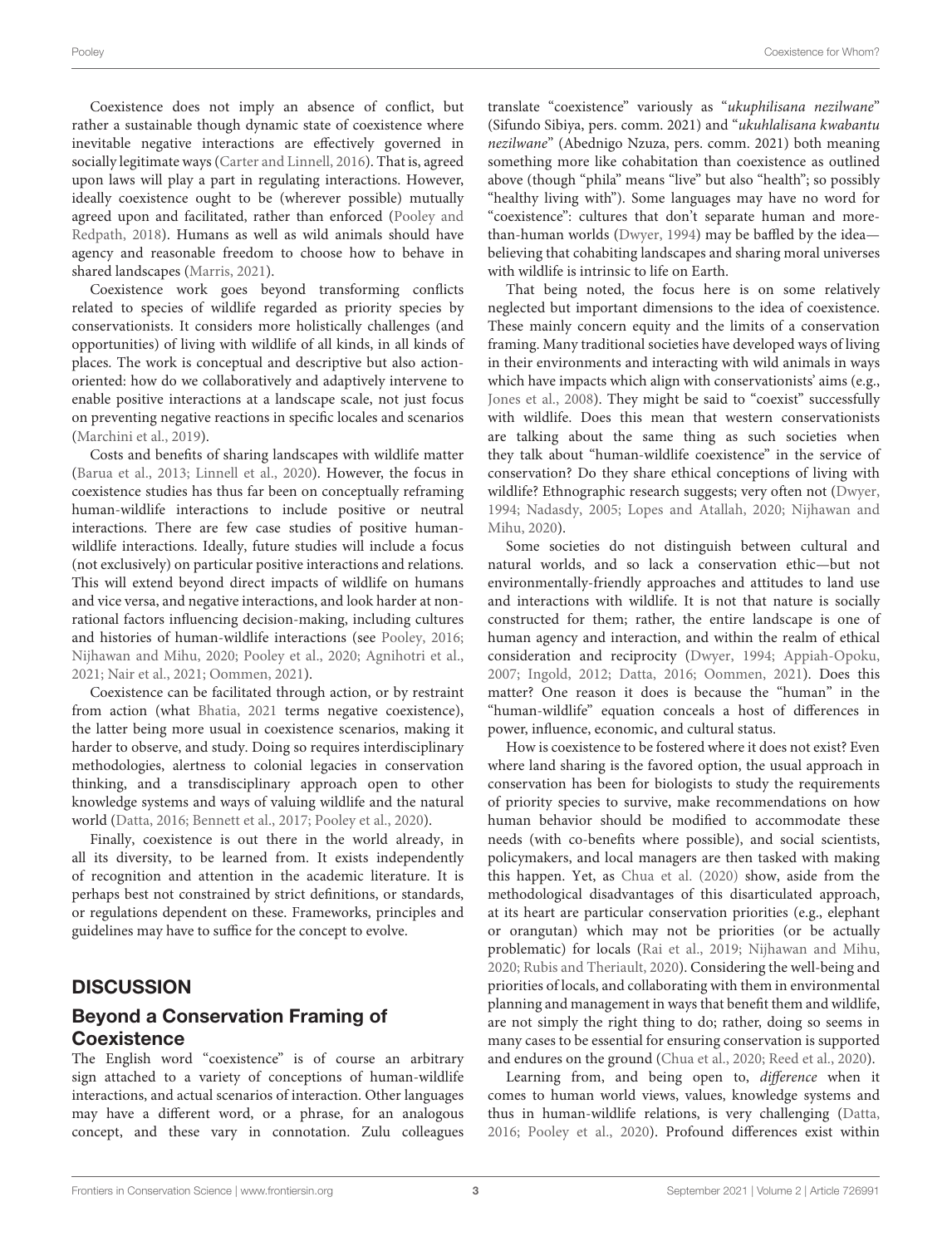the ranks of conservation [\(Sandbrook et al., 2019\)](#page-5-32), let alone between metropolitan supporters of wildlife NGOs, authorities of various kinds and levels, and locals who live with wildlife, for example. The same applies within Indigenous and local communities living with wildlife [\(Agrawal and Gibson, 1999\)](#page-4-12). While some Indigenous or other local communities have profound cultural relationships with particular species (Uyeda et al., [2016;](#page-5-33) [Gebresenbet et al., 2018\)](#page-5-34), their neighbors may not, and while some cultural attitudes to particular species are positive, others are destructive [\(Chua, 2009;](#page-4-13) Mangunjaya and McKay, [2012;](#page-5-35) [Pooley, 2016;](#page-5-24) [Pooley et al., 2020\)](#page-5-25).

Further, cultures are dynamic, and do not provide static timeless ways of relating to and interpreting the natural world [\(Dickman et al., 2014;](#page-4-14) [Bobo et al., 2015;](#page-4-15) [Agnihotri et al., 2021;](#page-4-6) [Oommen, 2021\)](#page-5-16). What of people who abandon their traditional beliefs and practices (willingly or through force of circumstance), or hybridize them with other practices, in ways inimical to conservation [\(Nadasdy, 2005;](#page-5-27) [Dickman et al., 2014\)](#page-4-14)? Or what of animals that become habituated to humans [\(Birke, 2014\)](#page-4-16)? Will these humans and animals be excluded from conservation considerations as in some sense "inauthentic" or unethical?

Working in different cultures may involve interacting with communities with quite different ideas about authority, age cohorts and gender, decision making and how to organize society. Significant power differentials must be recognized between wellfunded, highly trained foreign conservationists, in-country urban elites, international and local NGOs, and impoverished rural communities, for instance [\(Chua et al., 2020;](#page-4-1) [Rubis and Theriault,](#page-5-18) [2020\)](#page-5-18). In studying coexistence, taking the time to reflect on these complications—on the values, beliefs and ideas framing human-wildlife interaction research on one level, and also on the resources, actions, and interactions bound up in the process of doing conservation—seems vital, and yet challenging to make time for in the face of the current biodiversity crisis [\(Datta, 2016;](#page-4-8) [Chua et al., 2020;](#page-4-1) [Pooley et al., 2020\)](#page-5-25).

Finally, there are questions about wildness. This is too entangled a debate to enter into fully here (see [Marris, 2021\)](#page-5-21), but necessary to mention in one respect: to what degree do the requirements of coexistence impinge on wildness, regarded as autonomy from external controls on behavior (sensu [Kaye,](#page-5-36) [2015\)](#page-5-36)? Are there degrees of wildness, or should we rather think of co-adaptation of free agents in shared landscapes (Carter and Linnell, [2016\)](#page-4-0)? If the latter, ethologists need to widen their foci to include human-wildlife interactions in shared environments, something they have traditionally avoided doing [\(Birke, 2014\)](#page-4-16). Will assessing human-wildlife coexistence then be something to assess quantitatively as degrees of interaction? This seems intuitively to be something for qualitative assessment, which will vary from more-than-human-community to more-thanhuman-community, but as academics like to say, further, research is necessary.

#### Stewardship and Coexistence

One way of addressing these several challenges may be to focus on consideration of who coexistence is for, who is implicated in it, and who is responsible for it? Emerging literatures on stewardship, and relational values, may provide useful perspectives on the agency of conservationists in such scenarios.

Ideas about stewardship have emerged in sustainability science for thinking about how to shape social-ecological change in ways that recognize complexity, plurality, and the need to support social and ecological resilience and well-being (West et al., [2018\)](#page-6-4). Such ideas have recently entered mainstream conservation thinking [\(Pascual et al., 2021\)](#page-5-37). [West et al. \(2018\)](#page-6-4) propose that stewardship can be mobilized as a boundary object to enable diverse research disciplines, and non-researchers, to collaborate on mutual challenges without requiring total agreement on definitions. Coexistence might also be usefully mobilized in this way.

We live in a time of growing recognition of the importance of the stewardship shown by Indigenous and local peoples in preserving biodiversity, and recognition of notable overlaps in biocultural diversity [\(Appiah-Opoku, 2007;](#page-4-11) [Garnett et al.,](#page-5-38) [2018;](#page-5-38) [ICCA Consortium, 2021\)](#page-5-39), though efforts by conservation organizations to incorporate traditional peoples and approaches have some way to go [\(Reed et al., 2020\)](#page-5-31). This recognition enables a move beyond established definitions of stewardship which emphasize either human recognition of the intrinsic value of nature, or human valuation of nature as useful (instrumental value). These are abstractions, and research suggests that in fact stewardship actions emerge in the context of particular reciprocal relationships between human and non-human life in specific places [\(Barthel et al., 2013;](#page-4-17) [West et al., 2018;](#page-6-4) [Nijhawan and Mihu,](#page-5-14) [2020\)](#page-5-14). It is these sorts of actions—or their absence—in particular places, that are of interest to human-wildlife coexistence studies.

[Chan et al. \(2016\)](#page-4-18) describe relational values as a normative human sense of kinship with other living beings, bound up with notions of belonging, care, identity, and responsibility. These are both shared by various human stakeholders in particular conservation scenarios, and differ in their natures, origins, and commitments. [Enqvist et al. \(2018\)](#page-4-19) propose a framework for thinking about three dimensions of stewardship which may prove useful for thinking through these shared and differing dimensions of coexistence (wildlife with humans, and humans with humans and wildlife). These dimensions are: care, knowledge and agency.

Care concerns the motivation to look after something, informed by emotions, meanings, preferences, and a sense of responsibility. Knowledge concerns the ways of knowing, skills and information informing stewardship actions. Agency concerns the abilities, capacities of individuals, communities, and organizations to affect change, as well as the possibilities and limitations provided by the biophysical context and material technologies available [\(West et al.,](#page-6-4) [2018\)](#page-6-4). To the latter should be added the presence and agency of non-humans.

Care in particular seems pertinent as it sits at the root of motivations for (or justifications of) stewardship. The way it is expressed tends to determine the kinds of knowledge applied, and what kinds of agency are considered legitimate. It is normative: deciding what is best for the target of care (and what the target should be, and encompass). It therefore requires reflection on the biopolitics of intervening to conserve, preserve and sustain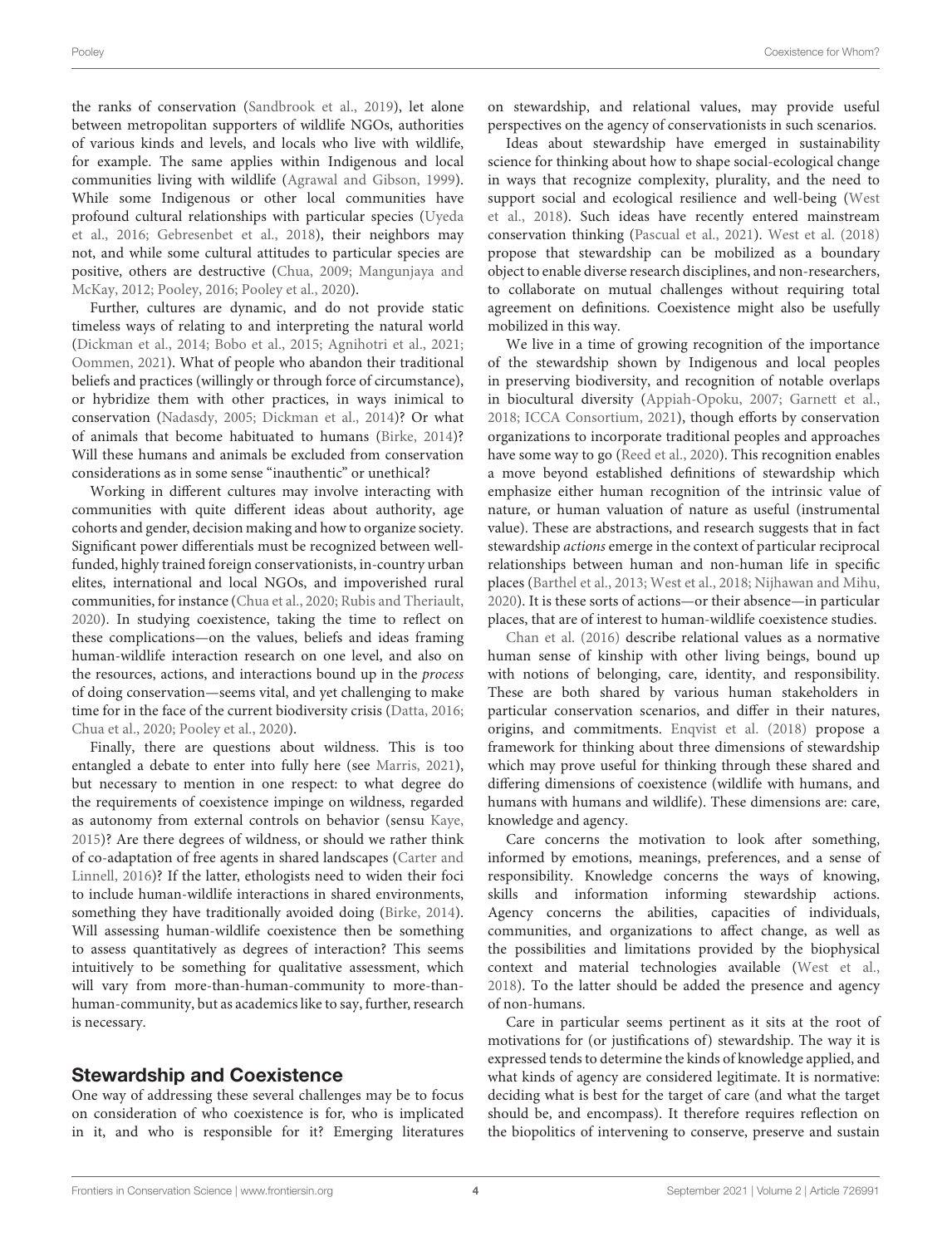life: human and non-human [\(Chua et al., 2020;](#page-4-1) [Reed et al., 2020;](#page-5-31) [Rubis and Theriault, 2020\)](#page-5-18).

Finally, assuming care is determined only by humans is limiting: relational thinking acknowledges the role of the environment, and other beings, in eliciting care [\(West et al.,](#page-6-4) [2018\)](#page-6-4). One conception of coexistence emerging from the environmental humanities and ethnographic research focuses on humans and wildlife as co-constitutive communities [\(Lestel et al.,](#page-5-40) [2006;](#page-5-40) [Van Dooren, 2019\)](#page-5-41). For example, considering how human individuals and groups' commitments to particular animals, species, and landscapes are co-produced through interactions with those non-human actors, in particular places (Nijhawan and Mihu, [2020;](#page-5-14) [Oommen, 2021\)](#page-5-16). This includes an acceptance that wild animals learn, have cultures, and adapt to particular scenarios of interaction with humans, which is belatedly being recognized in mainstream ethology [\(Brakes et al., 2019\)](#page-4-20).

# **CONCLUSION**

This is a call to widen the aperture on what to consider when thinking about coexistence with wildlife. Doing so is challenging in that it requires embracing difference and acknowledging power differentials and dynamics. This means being open to new epistemologies, methodologies, ways of valuing, and interacting with nature and wildlife. While it should not distract attention from the hard-won acceptance of more holistic approaches to human-wildlife conflicts in mainstream

## **REFERENCES**

- <span id="page-4-6"></span>Agnihotri, S., Madegowda, C., and Si, A. (2021). "Tiger becomes Termite Hill: Soliga/Solega perceptions of wildlife interactions and ecological change." Front. Conserv. Sci. 2:691900. doi: [10.3389/fcosc.2021.691900](https://doi.org/10.3389/fcosc.2021.691900)
- <span id="page-4-12"></span>Agrawal, A., and Gibson, C. A.. (1999). Enchantment and disenchantment: the role of community in natural resource conservation. World Dev. 27, 629–649. doi: [10.1016/S0305-750X\(98\)00161-2](https://doi.org/10.1016/S0305-750X(98)00161-2)
- <span id="page-4-11"></span>Appiah-Opoku, S. (2007). Indigenous beliefs and environmental stewardship: A rural Ghana experience. J. Cult. Geogr. 24, 79–98.
- <span id="page-4-17"></span>Barthel, S., Crumley, C., and Svedin, U. (2013). Bio-cultural refugia—safeguarding diversity of food practices for food security and biodiversity. Glob. Environ. Change 23, 1142–1152. doi: [10.1016/j.gloenvcha.2013.05.001](https://doi.org/10.1016/j.gloenvcha.2013.05.001)
- <span id="page-4-5"></span>Barua, M., Bhagwat, S., and Jadhav, S. (2013). The hidden dimensions of human– wildlife conflict: health impacts, opportunity and transaction costs. Biol. Conserv. 157, 309–316. doi: [10.1016/j.biocon.2012.07.014](https://doi.org/10.1016/j.biocon.2012.07.014)
- <span id="page-4-9"></span>Bennett, N. J., Roth, R., Klain, S. C., Chan, K., Christie, P., Clark, D. A., et al. (2017). Conservation social science: understanding and integrating human dimensions to improve conservation. Biol. Conserv. 205, 93–108. doi: [10.1016/j.biocon.2016.10.006](https://doi.org/10.1016/j.biocon.2016.10.006)
- <span id="page-4-7"></span>Bhatia, S. (2021). More than just no conflict: examining the two sides of the coexistence coin. Front. Conserv. Sci. 2:688307. doi: [10.3389/fcosc.2021.688307](https://doi.org/10.3389/fcosc.2021.688307)
- <span id="page-4-16"></span>Birke, L. (2014). "Escaping the maze: wildness and tameness in studying animal behaviour," iIn Routledge Handbook of Human-Animal Studies, eds G. Marvin and S. McHugh (Abingdon: Routledge), 39–53.
- <span id="page-4-15"></span>Bobo, K. S., Aghomo, F. F. M., and Ntumwel, B. C. (2015). Wildlife use and the role of taboos in the conservation of wildlife around the Nkwende Hills Forest Reserve; South-west Cameroon. J. Ethnobiol. Ethnomedicine 11:2. doi: [10.1186/1746-4269-11-2](https://doi.org/10.1186/1746-4269-11-2)
- <span id="page-4-20"></span>Brakes, P., Dall, S. R. X., Aplinet, L. M., Bearhop, S., Carroll, E. L., Ciucci, P., et al. (2019). Animal cultures matter for conservation. Science 363, 1032–1034. doi: [10.1126/science.aaw3557](https://doi.org/10.1126/science.aaw3557)

conservation efforts [\(Pooley et al., 2017\)](#page-5-6), it involves broadening our considerations beyond a conservation science framework focused on preserving priority species and populations (Marchini et al., [2019\)](#page-5-22). Considering coexistence involves acknowledging the limitations of a conservation framing on deciding which species matter, introducing reflexivity about who enacts and who is left out of conservation policies and actions, and considers the effects of all wildlife (including abundant, introduced and "pest" species) on humans and vice versa. It requires facing up to the tension at the heart of conservation between a devotion to purity and to diversity, and between an ethical commitment to scientific approaches to saving a fast disappearing natural world, and recognizing other ways of being in that world and the rights of local and indigenous peoples.

## AUTHOR CONTRIBUTIONS

SP conceived of, researched, and wrote the paper.

#### ACKNOWLEDGMENTS

Zulu translations courtesy of Abednigo Nzuza, Sifundo Sibiya, and Rauri and Sarah Alcock. The author thanks Alexandra Zimmermann for the reflection on linguistic diversity in terms for coexistence, the editor Adam T. Ford and the reviewers Ethan Doney and David Gummer for constructive comments and suggestions.

- <span id="page-4-2"></span>Brockington, D., Duffy, R., and Igoe, J. (2008). Nature Unbound: Conservation, Capitalism and the Future of Protected Areas. London: Routledge.
- <span id="page-4-0"></span>Carter, N. H., and Linnell, J. D. C. (2016). Co-adaptation is key to coexisting with large carnivores. Trends Ecol. Evol. 31, 575–578. doi: [10.1016/j.tree.2016.05.006](https://doi.org/10.1016/j.tree.2016.05.006)
- <span id="page-4-18"></span>Chan, K. M. A., Balvanera, P., Benessaiah, K., Chapman, M., Díaz, S., Gómez-Baggethun, E., et al. (2016). Why protect nature? Rethinking values and the environment. PNAS 113, 1462–1465.
- <span id="page-4-13"></span>Chua, L. (2009). To know or not to know? Practices of knowledge and ignorance among Bidayuhs in an "impurely" Christian world. J. R. Anthropol. Inst. 15, 332–348.
- <span id="page-4-1"></span>Chua, L., Harrison, M. E., Fair, H., Milne, S., Palmer, A., Rubis, J., et al. (2020). Conservation and the social sciences: beyond critique and co-optation. A case study from orangutan conservation. People Nat. 2, 42–60.
- <span id="page-4-8"></span>Datta, R. (2016). Rethinking environmental science education from indigenous knowledge perspectives: an experience with a Dene First Nation community. Environ. Educ. Res. [24, 50–60. doi: 10.1080/13504622.2016.12](https://doi.org/10.1080/13504622.2016.1219980) 19980
- <span id="page-4-14"></span>Dickman, A., Hazzah, L., Carbone, C., and Durant, S. (2014). Carnivores, culture and "contagious conflict": multiple factors influence perceived problems with carnivores in Tanzania's Ruaha landscape. Biol. Conserv. 178, 19–27. doi: [10.1016/j.biocon.2014.07.011](https://doi.org/10.1016/j.biocon.2014.07.011)
- <span id="page-4-4"></span>Domínguez, L., and Luoma, C. (2020). Decolonising conservation policy: how colonial land and conservation ideologies persist and perpetuate indigenous injustices at the expense of the environment. Land 9:65. doi: [10.3390/land9030065](https://doi.org/10.3390/land9030065)
- <span id="page-4-3"></span>Dowie, M. (2009). Conservation Refugees. Cambridge, MA: MIT Press. doi: [10.7551/mitpress/7532.001.0001](https://doi.org/10.7551/mitpress/7532.001.0001)
- <span id="page-4-10"></span>Dwyer, P. D. (1994). Modern conservation and indigenous peoples: in search of wisdom. Pac. Conserv. Biol. 1, 91–97. doi: [10.1071/PC940091](https://doi.org/10.1071/PC940091)
- <span id="page-4-19"></span>Enqvist, J. P., West, S., Masterson, V. A., Haider, L. J., Svedin, U., and Tengö, M. (2018). Stewardship as a boundary concept for sustainability research: linking care, knowledge and agency. Landsc. Urban Plan. 179, 17–37.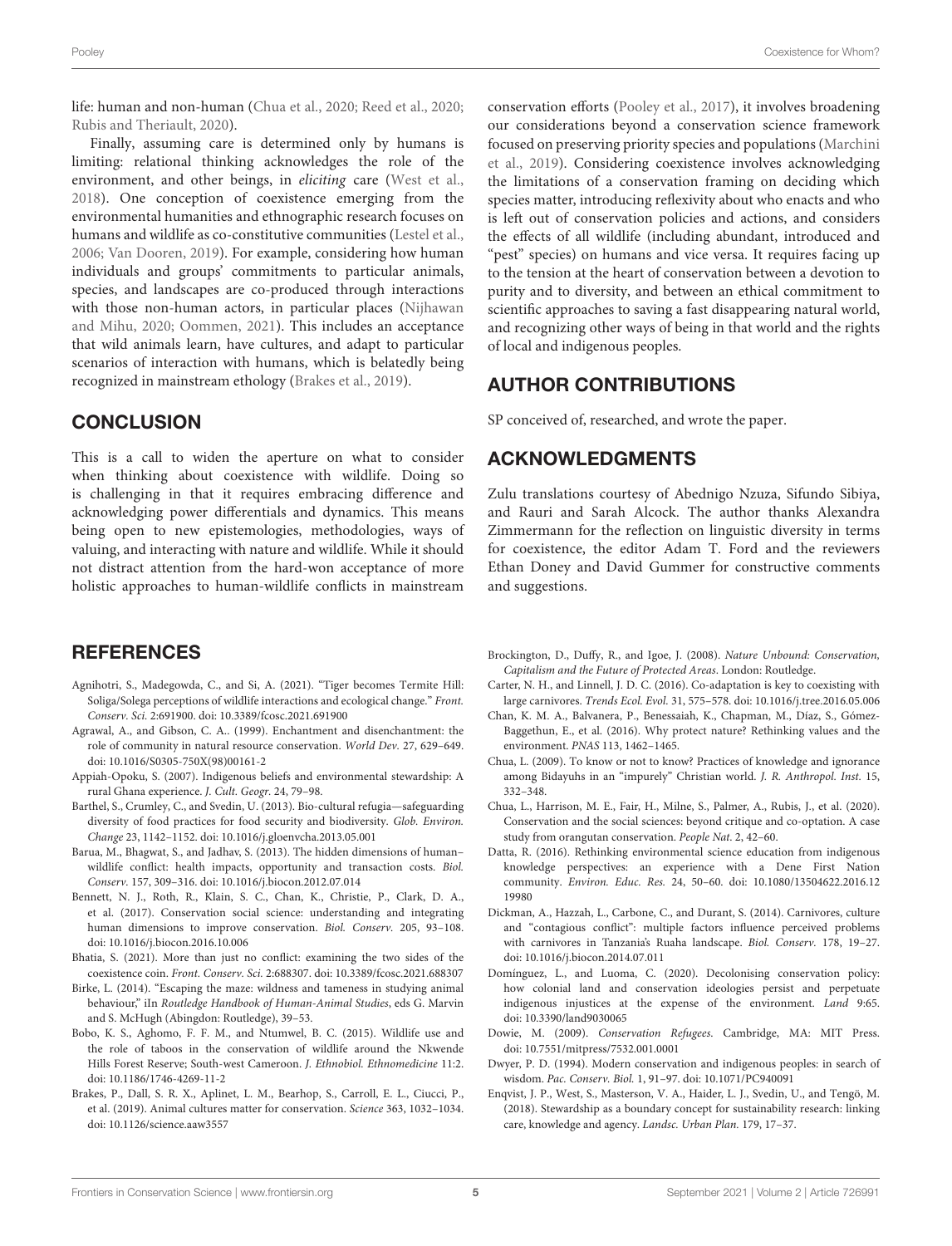- <span id="page-5-2"></span>Frank, B., and Glikman, J. (2019). "Human-wildlife conflicts and the need to include coexistence," in Human-Wildlife Interactions: Turning Conflict into Coexistence, eds B. Frank, J. Glikman and S. Marchini (Cambridge: Cambridge University Press), 1–19. doi: [10.1017/9781108235730.004](https://doi.org/10.1017/9781108235730.004)
- <span id="page-5-38"></span>Garnett, S. T., Burgess, N. D., Fa, J. E., Fernández-Llamazares, A., Molnár, Z., Robinson, C. J., et al. (2018). A spatial overview of the global importance of Indigenous lands for conservation. Nat. Sustain. 1, 369–374. doi: [10.1038/s41893-018-0100-6](https://doi.org/10.1038/s41893-018-0100-6)
- <span id="page-5-34"></span>Gebresenbet, F., Baraki, B., Yirga, G., Sillero-Zubiri, C., and Bauer, H. (2018). A culture of tolerance: coexisting with large carnivores in the Kafa Highlands, Ethiopia. Oryx [52, 751–760. doi: 10.1017/S.00306053160](https://doi.org/10.1017/S.0030605316001356) 01356
- <span id="page-5-39"></span>ICCA Consortium (2021). Territories of Life: 2021 Report. ICCA Consortium.
- <span id="page-5-29"></span>Ingold, T. (2012). "Hunting and gathering as ways of perceiving the environment," in Animals and the Human Imagination, eds A. Gross and A. Vallely (New York, NY: Columbia University Press), 31–54.
- <span id="page-5-5"></span>IPBES (2019). "Summary for policymakers of the global assessment report on biodiversity and ecosystem services," in Intergovernmental Science-Policy Platform on Biodiversity and Ecosystem Services, eds S. Díaz, J. Settele, E. S. Brondízio, H. T. Ngo, M. Guèze, J. Agard, et al. (Bonn: IPBES Secretariat), 56.
- <span id="page-5-26"></span>Jones, J., Andriamarovololona, M. M., and Hockley, N. (2008). The importance of taboos and social norms to conservation in Madagascar. Conserv. Biol. 22, 976–86. doi: [10.1111/j.1523-1739.2008.00970.x](https://doi.org/10.1111/j.1523-1739.2008.00970.x)
- <span id="page-5-36"></span>Kaye, R. (2015). "What Future for the Wildness of Wilderness in the Anthropocene?" Alaska Park Science 13. Available online at: [https://www.nps.gov/articles/aps](https://www.nps.gov/articles/aps-v13-i1-c9.htm)[v13-i1-c9.htm](https://www.nps.gov/articles/aps-v13-i1-c9.htm) (accessed June 17, 2021).
- <span id="page-5-13"></span>König, H. J., Kiffner, C., Kramer-Schadt, S., Fürst, C., Keuling, O., and Ford, A. T. (2020). Human-wildlife coexistence in a changing world. Conserv. Biol. 34, 786–794. doi: [10.1111/cobi.13513](https://doi.org/10.1111/cobi.13513)
- <span id="page-5-40"></span>Lestel, D., Brunois, F., and Gaunet, F. (2006). Etho-ethnology and ethno-ethology. Soc. Sci. Inf. [45. 155–177. doi: 10.1177/05390184060](https://doi.org/10.1177/0539018406063633) 63633
- <span id="page-5-23"></span>Linnell, J. D. C., Cretois, B., Nilsena, E. B., Rolandsena, C. M., Solberga, E. J., Veiberga, V., et al. (2020). The challenges and opportunities of coexisting with wild ungulates in the human-dominated landscapes of Europe's Anthropocene. Biol. Conserv. 244:108500. doi: [10.1016/j.biocon.2020.108500](https://doi.org/10.1016/j.biocon.2020.108500)
- <span id="page-5-28"></span>Lopes, A. A., and Atallah, S. S. (2020). Worshipping the tiger: modeling non-use existence values of wildlife spiritual services. Environ. Resour. Econ. 76, 69–90. doi: [10.1007/s10640-020-00416-1](https://doi.org/10.1007/s10640-020-00416-1)
- <span id="page-5-4"></span>Loring, P. A. (2016). Toward a theory of coexistence in shared social-ecological systems: the case of cook inlet Salmon Fisheries. Human Ecol. 44, 153–165. doi: [10.1007/s10745-016-9806-0](https://doi.org/10.1007/s10745-016-9806-0)
- <span id="page-5-0"></span>Madden, F. (2004). Creating coexistence between humans and wildlife: global perspectives on local efforts to address human–wildlife conflict. Hum. Dimens. Wildl. 9, 247–257. doi: [10.1080/10871200490505675](https://doi.org/10.1080/10871200490505675)
- <span id="page-5-11"></span>Manfredo, M. (2008). Who Cares About Wildlife? Berlin: Springer Verlag. doi: [10.1007/978-0-387-77040-6](https://doi.org/10.1007/978-0-387-77040-6)
- <span id="page-5-35"></span>Mangunjaya, F., and McKay, J. E. (2012). Reviving an Islamic approach for environmental conservation in Indonesia. Worldviews 16, 286–305. doi: [10.1163/15685357-01603006](https://doi.org/10.1163/15685357-01603006)
- <span id="page-5-22"></span>Marchini, S., Ferraz, K., Zimmermann, A., Guimaraes-Luiz, T., Morato, R., Correa, P., et al. (2019). "Planning for coexistence in a complex human-dominated world," in: Human-Wildlife Interactions: Turning Conflict into Coexistence, eds B. Frank, J. Glikman, and S. Marchini (Cambridge: Cambridge University Press), 414–438. doi: [10.1017/9781108235730.022](https://doi.org/10.1017/9781108235730.022)
- <span id="page-5-21"></span>Marris, E. (2021). Wild Souls: Freedom and Flourishing in the Non-Human World. New York, NY: Bloomsbury Publishing.
- <span id="page-5-10"></span>Mesmer, T. A. (2000). The emergence of human-wildlife conflict management: turning challenges into opportunities. Int. Biodeterior. Biodegradation 45, 97–102. doi: [10.1016/S0964-8305\(00\)00045-7](https://doi.org/10.1016/S0964-8305(00)00045-7)
- <span id="page-5-27"></span>Nadasdy, P. (2005). Transcending the debate over the ecologically noble Indian: indigenous peoples and environmentalism. Ethnohistory 52, 291–331. doi: [10.1215/00141801-52-2-291](https://doi.org/10.1215/00141801-52-2-291)
- <span id="page-5-15"></span>Nair, R., Ramya, D., Patil, O., Surve, N., Andheria, A., Linnell, J. D. C., and Athreya, V. (2021). Sharing spaces and entanglements with big cats: the warli and their waghoba in Maharashtra, India. Front. Conserv. Sci. 2:683356. doi: [10.3389/fcosc.2021.683356](https://doi.org/10.3389/fcosc.2021.683356)
- <span id="page-5-14"></span>Nijhawan, S., and Mihu, A. (2020). Relations of blood: hunting taboos and wildlife conservation in the Idu Mishmi of Northeast India. J. Ethnobiol. 40, 149–166. doi: [10.2993/0278-0771-40.2.149](https://doi.org/10.2993/0278-0771-40.2.149)
- <span id="page-5-1"></span>Nyhus, P. J. (2016). Human-wildlife conflict and coexistence. Ann. Rev. Environ. Res[. 41, 143–171. doi: 10.1146/annurev-environ-110615-0](https://doi.org/10.1146/annurev-environ-110615-085634) 85634
- <span id="page-5-16"></span>Oommen, M. A. (2021). Beasts in the garden: human-wildlife coexistence in India's past and present. Front. Conserv. Sci. 2:703432. doi: [10.3389/fcosc.2021.703432](https://doi.org/10.3389/fcosc.2021.703432)
- <span id="page-5-7"></span>Ostrom, E., and Cox, M. (2010). Moving beyond panaceas: a multi-tiered diagnostic approach for social-ecological analysis.<br> *Environ.* Conserv. 37, 451-463. doi: 10.1017/S03768929100 Environ. Conserv. [37, 451–463. doi: 10.1017/S03768929100](https://doi.org/10.1017/S0376892910000834) 00834
- <span id="page-5-8"></span>Partelow, S. (2018). A review of the social-ecological systems framework: applications, methods, modifications, and challenges. Ecol. Soc. 23:36. doi: [10.5751/ES-10594-230436](https://doi.org/10.5751/ES-10594-230436)
- <span id="page-5-37"></span>Pascual, U., Adams, W. M., Díaz, S., Lele,. S., Mace, G. M., and Turnhout, E. (2021). Biodiversity and the challenge of pluralism. Nat. Sustain. 4, 567–572. doi: [10.1038/s41893-021-00694-7](https://doi.org/10.1038/s41893-021-00694-7)
- <span id="page-5-3"></span>Peterson, M. N., Peterson, M. J., Peterson, T. R., and Leong, K. (2013). Why transforming biodiversity conservation conflict is essential and how to begin." Pac. Conserv. Biol. [19, 94–103. doi: 10.1071/PC1](https://doi.org/10.1071/PC130094) 30094
- <span id="page-5-24"></span>Pooley, S. (2016). A cultural herpetology of Nile crocodiles in Africa. Conserv. Soc. 14, 391–405. doi: [10.4103/0972-4923.197609](https://doi.org/10.4103/0972-4923.197609)
- <span id="page-5-6"></span>Pooley, S., Barua, M., Beinart, W., Dickman, A., Holmes, G., Lorimer, J., et al. (2017). An interdisciplinary review of current and future approaches to improving human-predator relations. Conserv. Biol. 31, 513–523. doi: [10.1111/cobi.12859](https://doi.org/10.1111/cobi.12859)
- <span id="page-5-25"></span>Pooley, S., Bhatia, S., and Vasava, A. (2020). Rethinking the study of humanwildlife coexistence. Conserv. Biol. 35, 784–793.
- <span id="page-5-20"></span>Pooley, S., and Redpath, S. (2018). A response to Vucetich et al., 2018 just conservation: what is it and should we pursue it? Biol. Conserv. 223, 186–187. doi: [10.1016/j.biocon.2018.04.020](https://doi.org/10.1016/j.biocon.2018.04.020)
- <span id="page-5-30"></span>Rai, N. D., Benjaminsen, T. A., Krishnan, S., and Madegowda, C. (2019). Political ecology of tiger conservation in India: adverse effects of banning customary practices in a protected area. Singap. J. Trop. Geogr. 40, 124–139. doi: [10.1111/sjtg.12259](https://doi.org/10.1111/sjtg.12259)
- <span id="page-5-31"></span>Reed, G., Brunet, N. D., Longboat, S., and Natcher, D. C. (2020). Indigenous guardians as an emerging approach to indigenous environmental governance. Conserv. Biol. [35, 179–189. doi: 10.1111/cobi.](https://doi.org/10.1111/cobi.13532) 13532
- <span id="page-5-18"></span>Rubis, J. M., and Theriault, N. (2020). Concealing protocols: conservation, indigenous survivance, and the dilemmas of visibility. Soc. Cult. Geogr[. 21, 962–984. doi: 10.1080/14649365.2019.15](https://doi.org/10.1080/14649365.2019.1574882) 74882
- <span id="page-5-32"></span>Sandbrook, C., Fisher, J. A., Holmes, G., Luque-Lora, R., and Keane, A. (2019). The global conservation movement is diverse but not divided. Nature Sustain. 2, 316–323. doi: [10.1038/s41893-019-0267-5](https://doi.org/10.1038/s41893-019-0267-5)
- <span id="page-5-17"></span>Slagle, K., and Bruskotter, J. (2019). "Tolerance for wildlife," in: Human-Wildlife Interactions: Turning Conflict into Coexistence, eds B. Frank, J. Glikman, and S. Marchini (Cambridge: [Cambridge University Press\), 85–106. doi: 10.1017/9781108235](https://doi.org/10.1017/9781108235730.008) 730.008
- <span id="page-5-19"></span>Smith, W. (2020). Beyond loving nature: affective conservation and humanpig violence in the Philippines. Ethnos. [1–19. doi: 10.1080/00141844.2020.18](https://doi.org/10.1080/00141844.2020.1828970) 28970
- <span id="page-5-9"></span>Star, S. L. (2010). "This is not a boundary object: reflections on the origin of a concept. Sci. Technol. Hum. Values 35, 601–617. doi: [10.1177/0162243910377624](https://doi.org/10.1177/0162243910377624)
- <span id="page-5-33"></span>Uyeda, L. T., Iskandar, E., Purbatrapsila, A., Pamungkas, J., Wirsing, A., and Kyes, R. C. (2016). The role of traditional beliefs in conservation of herpetofauna in Banten, Indonesia. Oryx 50, 296–301. doi: [10.1017/S0030605314000623](https://doi.org/10.1017/S0030605314000623)
- <span id="page-5-41"></span>Van Dooren, T. (2019). The Wake of Crows: Living and Dying in Shared Worlds. New York, NY: Columbia University Press. doi: [10.7312/van-18282](https://doi.org/10.7312/van-18282)
- <span id="page-5-12"></span>Voosen, P. (2012). Geologists Drive Golden Spike Toward Anthropocene's Base. E&E News. Available online at:<https://www.eenews.net/stories/1059970036> (accessed 13 June 2021).